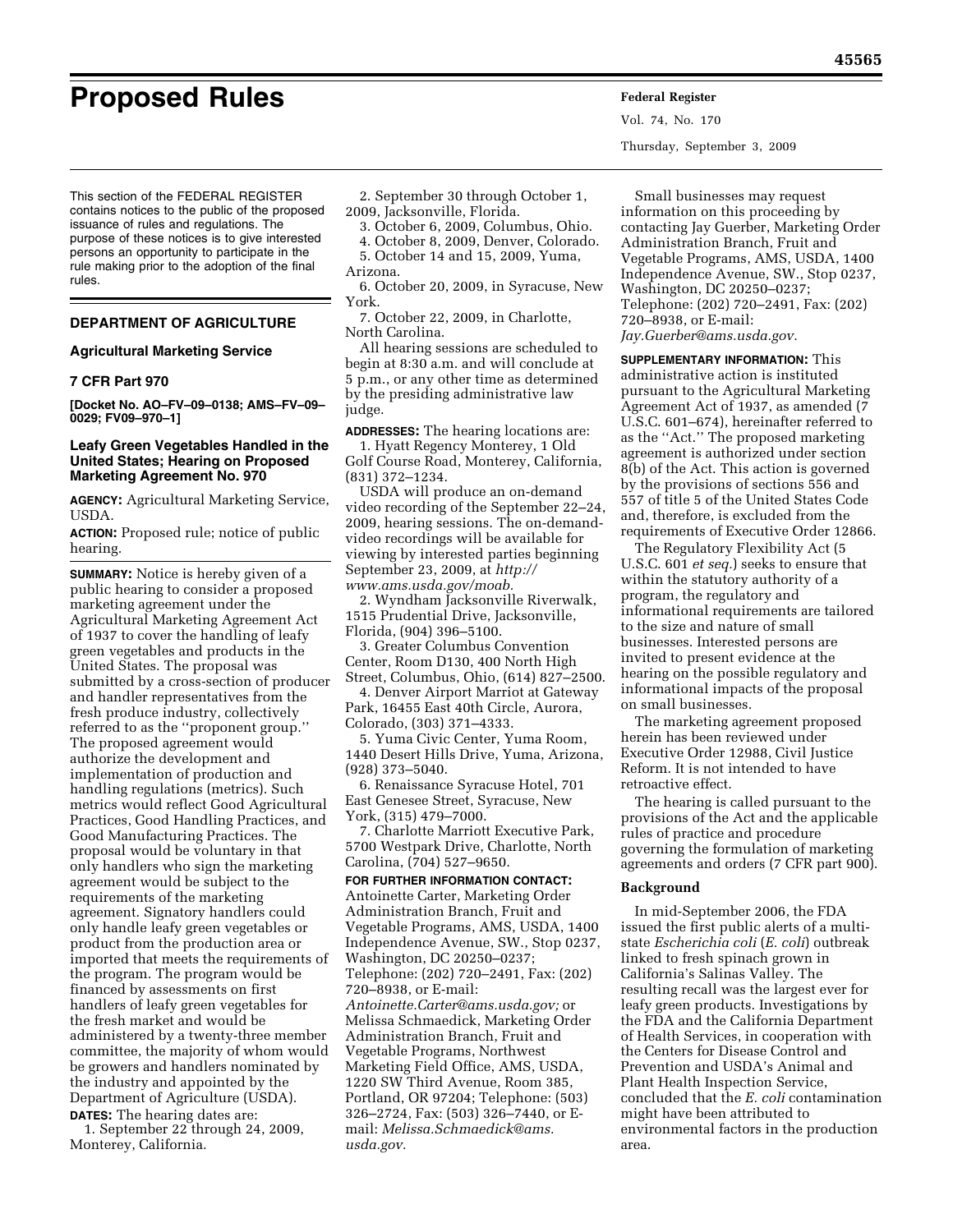In response to this outbreak, members of the California industry initiated the establishment of a State marketing agreement for handlers of leafy greens, which became effective February 10, 2007. Currently, signatory handlers under the California state program represent 99 percent of leafy green vegetable production volume in that state. In October 2007, a similar program was implemented in Arizona, which covers approximately 75 percent of leafy green vegetables produced in the state. While both the California and Arizona programs are voluntary, the requirements of these state agreements are mandatory for all signatories.

On October 4, 2007, USDA's Agricultural Marketing Service (AMS) published an Advance Notice of Proposed Rulemaking (ANPR) in the **Federal Register** (72 FR 56678) in response to industry interest in the establishment of a national marketing program to address the handling of fresh leafy green vegetables. Proposals and comments were sought from the public, particularly from growers, handlers, buyers, and sellers of leafy green commodities.

The ANPR resulted in the submission and consideration of 3,500 public comments on the need and level of support for a nationwide best practices program. These comments may be viewed at *http://www.regulations.gov/ search/Regs/home.html#searchResults? [Ne=11+8+8053+8098+8074+8066+8084](http://www.regulations.gov/search/Regs/home.html#searchResults?Ne=11+8+8053+8098+8074+8066+8084+1&Ntt=AMS-FV-07-0090&Ntk=All&Ntx=mode+matchall&N=0) +1&Ntt=AMS-FV-07-0090&Ntk=All& Ntx=mode+matchall&N=0.* 

#### **Proposed Marketing Agreement**

On June 10, 2009, a petition for rulemaking requesting a public hearing on a proposed national marketing agreement for lettuce, spinach and other leafy greens was submitted to AMS. The proposal was submitted by a group of representatives (proponents) of a crosssection of producer and handler members of the fresh produce industry. The proponent group is comprised of: United Fresh Produce Association, Produce Marketing Association, Georgia Fresh Vegetable Association, Georgia Farm Bureau, Texas Fresh Vegetable Association, Arizona Farm Bureau, Leafy Greens Council, California Farm Bureau, California Leafy Greens Products Handler Marketing Agreement, Grower-Shipper Association of Central California, Western Growers, and the Imperial Valley Vegetable Growers Association. The proponents, whose membership includes both conventional and organic producers and handlers, claim to represent a majority of the volume of leafy green vegetables produced for the U.S. fresh market.

Proponents of the proposed program support the systematic application of good agricultural production, handling, and manufacturing under an auditable, science-based program. Proponents state that the proposed program is intended to minimize the potential for microbial contamination in production and handling systems, and would improve consumer confidence of fresh leafy green vegetables and their products in the marketplace.

Presently, there are no mandatory national food quality or safety requirements for the growing and handling of leafy green vegetables. Processing facilities, however, are subject to current good manufacturing practices as provided for in FDA Title 21, Part 110 of the Code of Federal Regulations.

USDA has quality grade standards for select leafy green vegetables (lettuce, endive, dandelion and cabbage), and offers voluntary quality related programs for fresh fruits and vegetables (Qualified Through Verification, Partners in Quality, Identity Preservation, and Domestic Origin Verification programs), as well as Good Agricultural and Good Handling Practices Audit Verification Programs.

Two FDA documents provide guidelines for the fresh produce industry and leafy green supply chain: Guide to Minimize Microbial Food Safety Hazards for Fresh Fruits and Vegetables, and Commodity Specific Food Safety Guidelines for Lettuce and Leafy Greens Supply Chain. Recently, a third FDA document was published as draft guidelines for leafy greens. All these documents may be viewed at *[http://www.fda.gov.](http://www.fda.gov)* 

If the proposed national marketing agreement were implemented, the administrative committee, after consultation with the proposed Technical Review Board, would recommend audit metrics for USDA approval. These metrics would be science-based, scalable and regionally applicable in order to accommodate compliance of varying size and types of operations.

As a voluntary program, only signatory handlers to the proposed agreement would be regulated. Under the proposed agreement, signatory handlers could only handle leafy green vegetables from (1) producers within the production area who meet the requirements of the program, or (2) producers and handlers outside the production area who meet the requirements of the program. The production area is defined as the 50 states and the District of Columbia. Audits would be conducted by the

USDA Inspection Service, and would include both domestic and imported product handled by signatory handlers.

The proposed program would be financed by assessments collected from first handlers on the volume of leafy green vegetables handled for the fresh market. Such assessments would include costs of domestic audit verification for first handlers and their producers. First handlers would also be responsible for fees for audit verification services provided for their imported leafy green vegetables or products. Secondary signatory handlers would be responsible for fees for audit verification services for leafy green vegetables or products handled by such handler.

The proponent group states that the proposed agreement has been discussed with leafy green vegetable growers, handlers, including those importing leafy greens, trade associations, and other industry stakeholders for more than a year. The proposal discussed herein has not received approval by the Secretary of Agriculture.

Testimony is invited at the hearing on the proposed marketing agreement and all of its provisions, as well as any appropriate modifications or alternatives.

The public hearing is held for the purpose of:

(a) Receiving evidence about the economic and marketing conditions that relate to the proposed agreement and to appropriate modifications thereof;

(b) Determining whether the handling of leafy green products within the production area is in the current of interstate commerce or directly burdens, obstructs, or affects interstate commerce and foreign commerce;

(c) Determining whether there is a need for a marketing agreement for leafy green vegetables;

(d) Determining the economic impact of the proposed agreement on the affected leafy green growers, handlers, other industry members and consumers; and,

(e) Determining whether the proposed agreement or any appropriate modification thereof would effectuate the declared policy of the Act.

All persons wishing to submit written material as evidence at the hearing should be prepared to submit four copies of such material at the hearing and should have prepared testimony available for presentation at the hearing. Where possible, all submitted written material should also be accompanied by an electronic copy in digital format. To the extent possible, all exhibits, including copies of prepared testimony, accepted into evidence during the hearing process will be available for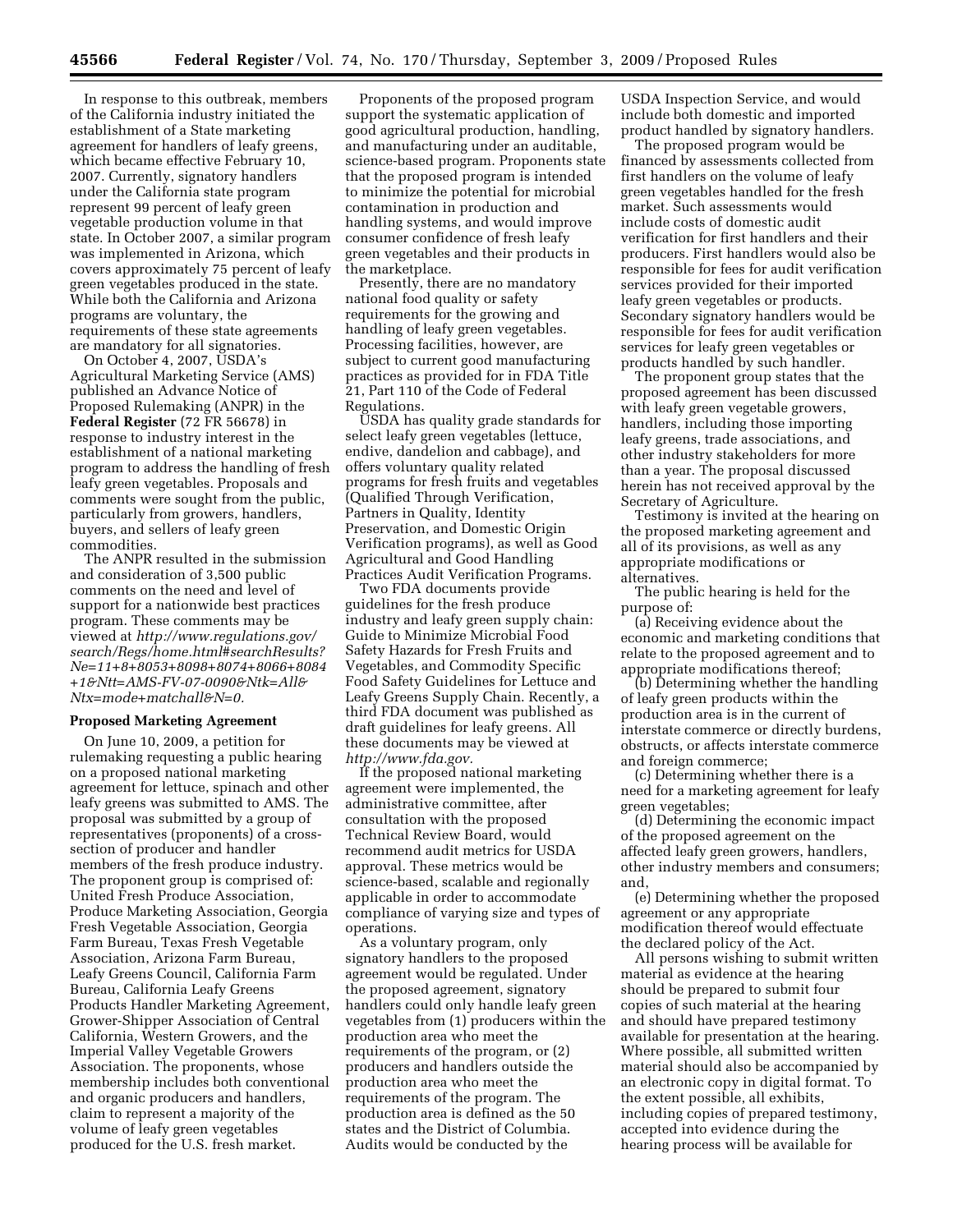[viewing by interested parties at](http://www.ams.usda.gov/moab) *http:// www.ams.usda.gov/moab.* 

From the time the notice of hearing is issued and until the issuance of a Secretary's decision in this proceeding, USDA employees involved in the decisional process are prohibited from discussing the merits of the hearing issues on an ex-parte basis with any person having an interest in the proceeding. The prohibition applies to employees in the following organizational units: Office of the Secretary of Agriculture; Office of the Administrator, AMS; Office of the General Counsel; and the Fruit and Vegetable Programs, AMS.

Procedural matters are not subject to the above prohibition and may be discussed at any time.

Provisions of the proposed marketing agreement follow.

# **List of Subjects in Proposed 7 CFR Part 970**

Marketing agreements, Reporting and recordkeeping requirements, Vegetables.

The marketing agreement proposed by the proponent group would add a new part 970 to read as follows:

# **PART 970—NATIONAL MARKETING AGREEMENT REGULATING LEAFY GREEN VEGETABLES**

# **Subpart—Agreement Regulating Signatory Handlers**

#### **Definitions**

- Sec.
- 970.1 Act.<br>970.2 Aud
- 970.2 Audit verification.<br>970.3 Broker. Broker.
- 
- 970.4 Critical limit.<br>970.5 Crop year.
- 970.5 Crop year.<br>970.6 Foodservi Foodservice distributor.
- 970.7 Fresh-cut.
- 970.8 Fresh-cut, packaged leafy green product.
- 970.9 Good agricultural and handling practices.
- 970.10 Good manufacturing practices.
- 970.11 Handle.
- 970.12 Handler.<br>970.13 Importer
- Importer.
- 970.14 Inspection Service.<br>970.15 Leafy green vegetable
- 970.15 Leafy green vegetables.<br>970.16 Manufacture. Manufacture.
- 
- 970.17 Manufacturer.<br>970.18 Packaged. Packaged.
- 970.19 Person.
- 970.20 Producer.
- 970.21 Process.<br>970.22 Process
- Process control.
- 970.23 Production area.
- 970.24 Retailer.<br>970.25 Secretar
- 970.25 Secretary.<br>970.26 Signatory.
- Signatory.
- 970.27 USDA. 970.28 Zone.

# **Purpose**

970.35 Purpose

#### **Leafy Green Vegetable Administrative Committee**

- 970.40 Establishment and membership.<br>970.41 Eligibility.
- Eligibility.
- 970.42 Term of office.<br>970.43 Nominations.
- 970.43 Nominations.<br>970.44 Alternate mere
- 970.44 Alternate members.<br>970.45 Technical Review B
- 970.45 Technical Review Board.<br>970.46 Market Review Board. Market Review Board.
- 970.47 Compensation and expenses.
- 
- 970.48 Procedure.<br>970.49 Powers. Powers.
- 970.50 Duties.

# **Expenses and Assessments**

- 970.55 Expenses.
- 970.56 Assessments.
- 970.57 Accounting.
- 970.58 Contributions.

# **Duties and Responsibilities of Signatories**

- 970.65 Signatory parties.
- 970.66 Verification audits.<br>970.67 Audit metrics.
- Audit metrics.
- 970.68 Traceability.<br>970.69 Official certi
- 970.69 Official certification mark.<br>970.70 Administrative review
- Administrative review.
- 970.71 Modification or suspension of regulations.
- 970.72 Exemptions.

#### **Research and Promotion**

970.75 Research and promotion.

#### **Reports and Records**

- 970.80 Reports and recordkeeping.<br>970.81 Confidential information.
- Confidential information.
- 970.82 Verification of reports.<br>970.83 Compliance.
- Compliance.

#### **Miscellaneous**

- 970.85 Effective time.<br>970.86 Rights of the S
- Rights of the Secretary.
- 970.87 Personal liability.
- 970.88 Separability.
- 970.89 Derogation.<br>970.90 Duration of
- Duration of immunities.
- 970.91 Agents.
- 970.92 Suspension or termination.<br>970.93 Proceedings upon termination.
- Proceedings upon termination. 970.94 Effect of termination or amendment.
- 970.95 Amendments.
- 970.96 Counterparts.
- 970.97 Additional parties.
- 970.98 Withdrawal.

**Authority:** U.S.C. 601–674.

# **Definitions**

# **§ 970.1 Act.**

*Act* means Public Act No. 10, 73d Congress (May 12, 1933), as amended and as re-enacted and amended by the Agricultural Marketing Agreement Act of 1937, as amended (48 Stat. 31, as amended; 7 U.S.C. 601 *et seq.*).

## **§ 970.2 Audit verification.**

*Audit verification* means the physical visit to the farm and/or facility when it is in operation by an Inspection Service audit team to verify and document that good agricultural, handling, and manufacturing practices are adhered to throughout the growing, harvesting,

packing operation and transportation as defined in § 970.9, and § 970.10. This verification shall take the form of an official audit conducted by the Inspection Service, § 970.14. An audit verification is a snapshot in time based on documentation reviewed, persons interviewed and operations observed, and is intended to represent the past and ongoing activities of the auditee.

# **§ 970.3 Broker.**

*Broker* means an individual or entity that coordinates the sale and transport of fresh leafy green vegetable retail or foodservice buyers without taking ownership of the product.

## **§ 970.4 Critical limit.**

*Critical limit* means a maximum and/ or minimum value established as part of a process control to which a biological, chemical, or a physical parameter must be controlled to prevent or minimize the occurrence of a food safety hazard to an acceptable level.

#### **§ 970.5 Crop year.**

**§ 970.7 Fresh-cut.** 

consumption.

**product.** 

*Crop year* is synonymous with *fiscal year* and means the 12-month period beginning with April 1 of any year and ending with March 31 of the following year.

#### **§ 970.6 Foodservice distributor.**

*Foodservice distributor* means an individual or entity that provides leafy green vegetables to restaurants, cafeterias, industrial caterers, hospitals and nursing homes.

*Fresh-cut* means fresh vegetables that have been altered from their natural form by cutting, dicing, peeling, slicing, chopping, shredding, coring, or trimming, with or without washing prior to being packaged for use by the consumer, foodservice industry, or a retail establishment. Fresh-cut products do not require additional preparation, processing, or cooking before human

**§ 970.8 Fresh-cut, packaged leafy green** 

*Fresh-cut, packaged leafy green product* means any leafy green vegetable defined under § 970.15 that is fresh-cut and packaged for human consumption. This definition excludes from regulation

all whole or cut non-leafy green vegetables or non-produce ingredients commingled with fresh-cut leafy green vegetables in packaged products (e.g. salad kits which may contain carrots, meat, cheese, and/or dressings).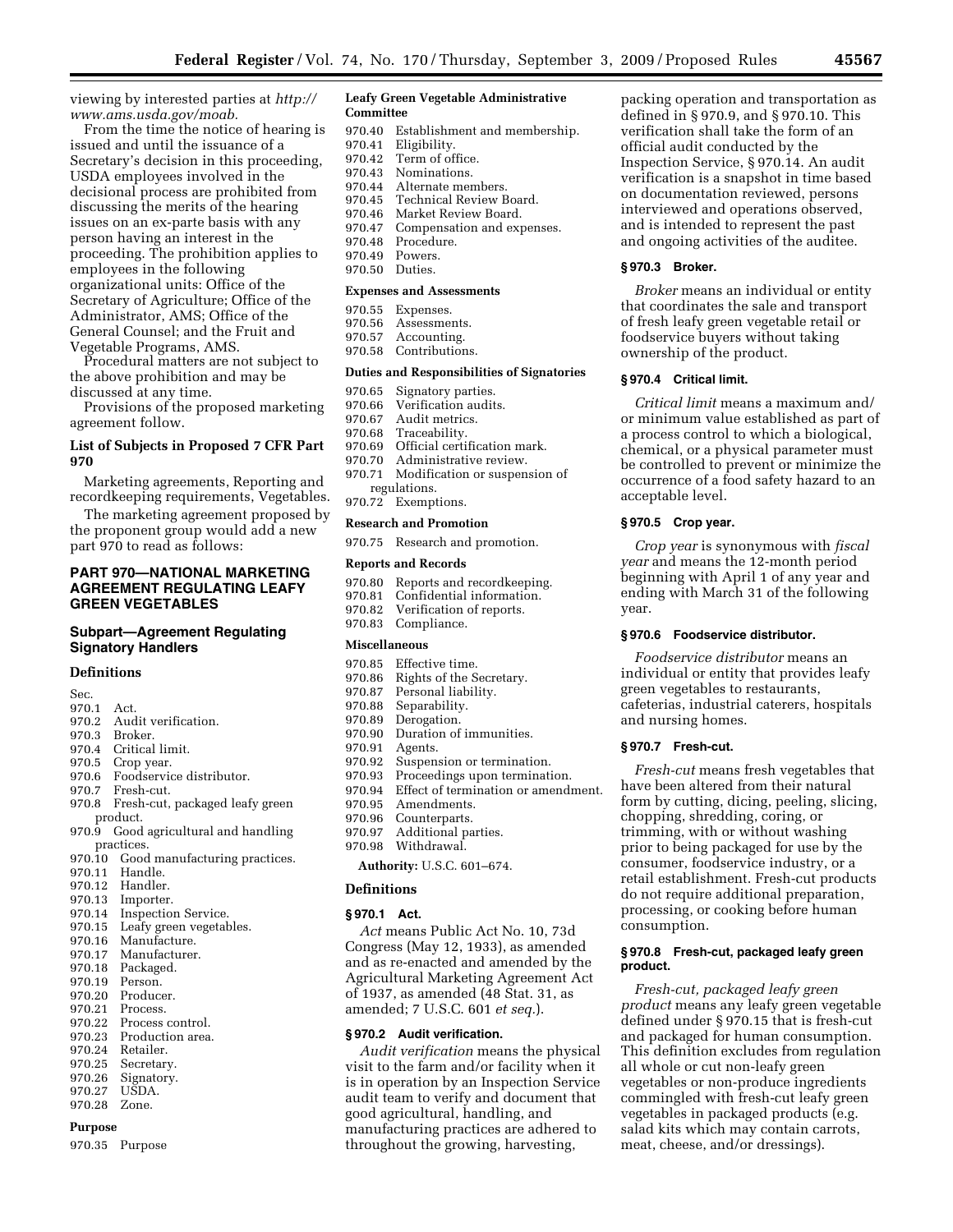# **§ 970.9 Good agricultural and handling practices.**

*Good agricultural practices (GAP) and good handling practices (GHP)* refer to general practices to reduce microbial food safety hazards as outlined in the current U.S. Food and Drug Administration (FDA) ''Guide to Minimize Microbial Food Safety Hazards for Fresh Fruits and Vegetables'' guidance document and the current Association of Food and Drug Officials (AFDO) model codes for food safety at the farm and packinghouse, or any other revised or modified versions thereof, or any other FDA document approved as a replacement thereof and as approved by the Secretary.

# **§ 970.10 Good manufacturing practices.**

*Good manufacturing practices (GMP)*  means any FDA regulations (21 CFR part 110) that describe the methods, equipment, facilities, and controls required for producing processed food, including fresh-leafy green vegetable products or any other FDA regulation approved as a replacement or supplement thereof as approved by the Secretary.

# **§ 970.11 Handle.**

*Handle* means to receive, acquire, sell, process, ship, distribute, or import leafy green vegetables, including both raw agricultural commodities and fresh cut, packaged products: *Provided,* that handle does not include brokering, retail or foodservice sales of leafy green vegetables.

#### **§ 970.12 Handler.**

*Handler* means any person who handles: *Provided,* that, this definition does not include a retailer, a foodservice distributor, or a broker, except to the extent that such a person is otherwise engaged in handling.

#### **§ 970.13 Importer.**

*Importer* means a handler who imports leafy green vegetables that are produced or handled outside of the production area.

## **§ 970.14 Inspection Service.**

*Inspection Service* means the Fruit and Vegetable Programs, Agricultural Marketing Service, USDA, its designees, or any other entity approved by USDA to inspect/audit on its behalf.

# **§ 970.15 Leafy green vegetables.**

*Leafy greens* means the fresh mature and immature leafy portions of any of the following: Arugula, cabbage (red, green and savoy), chard, cilantro, endive, escarole, kale, lettuce (iceberg, leaf, butter, head and romaine), parsley, raddichio, spinach, spring mix (baby

leaf items including, but not limited to, cress, dandelion, endigia, mache, mizuna, tat soi, winter purslane) or any other leafy green vegetable recommended by the Committee and approved by the Secretary. The Committee may also recommend, subject to the approval of the Secretary, the removal of any leafy green vegetable from this definition.

#### **§ 970.16 Manufacture.**

*Manufacture* is synonymous with process and means to change fresh leafy green vegetables from their natural form into fresh-cut, packaged products: *Provided,* that manufacture does not apply to leafy green vegetables packed in the field or to a retailer or foodservice distributor except to the extent that such a person is otherwise engaged in manufacturing for non-retail purposes.

# **§ 970.17 Manufacturer.**

*Manufacturer* means any person who manufactures: *Provided,* that, this definition does not include a retailer, a foodservice distributor, or a broker, except to the extent that such a person is otherwise engaged in handling.

# **§ 970.18 Packaged.**

*Packaged* means a commodity or a unit of a product uniformly wrapped or sealed.

# **§ 970.19 Person.**

*Person* means an individual, partnership, corporation, association, or any other business unit or legal entity.

## **§ 970.20 Producer.**

*Producer* is synonymous with grower and means any person engaged in a proprietary capacity in the production of leafy green vegetables for sale or delivery to a signatory of this agreement.

# **§ 970.21 Process.**

*Process* is synonymous with manufacture and means to change fresh leafy green vegetables from their natural form into fresh-cut, packaged products: *Provided,* that process does not apply to retailer or foodservice distributor except to the extent that such a person is otherwise engaged in processing for non-retail purposes.

# **§ 970.22 Process control.**

*Process control* means an auditable step within a production, harvest, handling, manufacturing, or transportation process at which control can be applied and is essential to prevent or minimize a food safety hazard to an acceptable level.

# **§ 970.23 Production area.**

*Production area* means all fifty states and the District of Columbia of the United States of America.

# **§ 970.24 Retailer.**

*Retailer* means an individual or entity that sells leafy green vegetables direct to the consumer: *Provided,* that retailer does not include direct sales from a producer to a consumer.

# **§ 970.25 Secretary.**

*Secretary* means the Secretary of Agriculture of the United States or any officer or employee of the United States Department of Agriculture who is, or who may hereafter be, authorized to act in his or her stead.

# **§ 970.26 Signatory.**

*Signatory* means a handler who is party to this agreement.

# **§ 970.27 USDA.**

*USDA* means the United States Department of Agriculture, including any officer, employee, service, program or branch of the Department of Agriculture, or any other person acting as the Secretary's agent or representative in connection with any provisions of this part.

#### **§ 970.28 Zone.**

*Zone* means the applicable one of the following described subdivisions of the production area or such other subdivision as recommended by the Committee and approved by the Secretary:

(a) *Zone 1* shall include the states of California, Washington, Oregon, Hawaii, and Alaska.

(b) *Zone 2* shall include the states of Arizona, Montana, North Dakota, Wyoming, South Dakota, Idaho, Nevada, and Utah.

(c) *Zone 3* shall include the states of New Mexico, Colorado, Nebraska, Minnesota, Iowa, Kansas, Oklahoma, Texas, Missouri, Arkansas, and Louisiana.

(d) *Zone 4* shall include the states of Wisconsin, Michigan, Ohio, Illinois, Indiana, Kentucky, Tennessee, Mississippi, Alabama, and Georgia.

(e) *Zone 5* shall include the states of Maine, New Hampshire, Vermont, New York, Connecticut, Massachusetts, Pennsylvania, New Jersey, West Virginia, Virginia, Maryland, Delaware, Rhode Island, North Carolina, South Carolina, Florida, and the District of Columbia.

## **Purpose**

## **§ 970.35 Purpose**

The purposes of this marketing agreement are: to provide a mechanism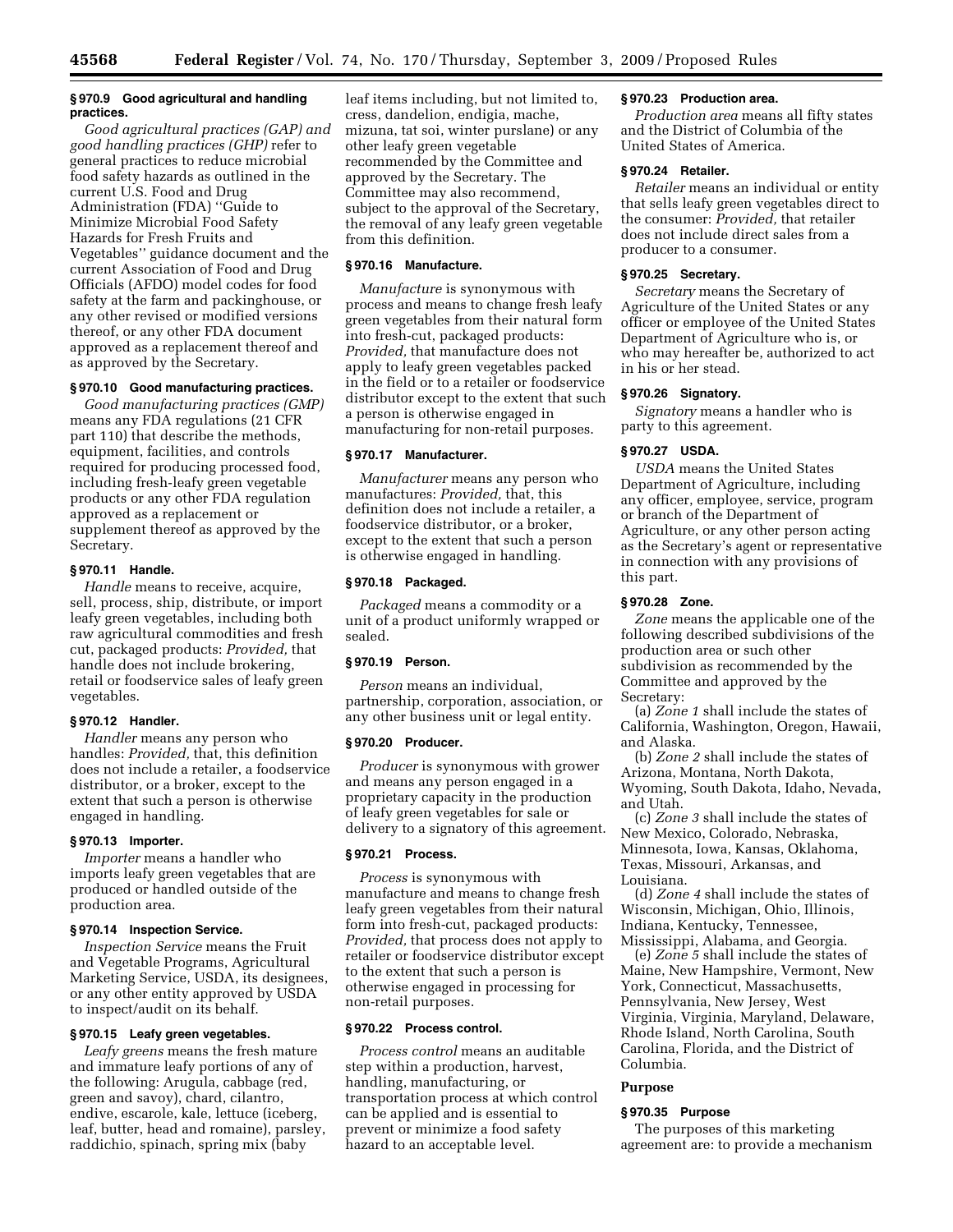to enable leafy green handlers to organize; to enhance the quality of fresh leafy green vegetable products available in the marketplace through the application of good agricultural production and handling practices; to implement a uniform, auditable, science-based food quality verification program; to provide for USDA validation and verification of program compliance; to foster greater collaboration with local, state and federal regulators; and, to improve consumer confidence in leafy green vegetables.

# **Leafy Green Vegetable Administrative Committee**

#### **§ 970.40 Establishment and membership.**

A National Leafy Green Vegetable Administrative Committee (hereinafter referred to as Committee) is hereby established to administer the terms and provisions of this agreement.

(a) Such Committee shall consist of twenty-three members, each of whom shall have an alternate who shall have the same qualifications as the member for whom he or she is an alternate. Committee membership shall be allocated as follows:

(1) Four handlers and two producers from Zone 1;

(2) Three handlers and one producer from Zone 2;

(3) Two handlers and one producer from Zone 3;

(4) Two handlers and one producer from Zone 4;

(5) Two handlers and one producer from Zone 5;

(6) One retail representative from the production area;

(7) One foodservice representative from the production area;

(8) One public member from the production area; and,

(9) One importer from the production area.

(b) A majority of the producer members of the Committee shall not otherwise be engaged in the handling of leafy green vegetables or the manufacturing of fresh-cut, packaged leafy green products, and two producers must be small producers as defined in the rules and regulations. Furthermore, at least four handler members must be engaged in the manufacturing of freshcut leafy green products.

(c) The Secretary, upon recommendation of the Committee, may reapportion members among zones, may change the number of members and alternates, and may change the composition by changing the ratio of members, including their alternates. In recommending any such changes, the following shall be considered:

(1) Shifts in production within zones during recent years;

(2) The importance of new production in its relation to existing zones;

(3) The equitable relationship between membership and zones;

(4) Economies to result in promoting efficient administration due to rezoning or reapportionment of membership among the zones; and,

(5) Other relevant factors.

# **§ 970.41 Eligibility.**

(a) Each producer or handler member of the Committee and their alternate member shall be, at the time of his or her selection and throughout his or her term of office, a producer or a handler, or an officer or employee of a producer or handler in the zone for which selected.

(b) All handler members and their alternates must be signatories.

(c) The retail, foodservice, and public members and their alternate members may not be engaged in the production or handling of leafy green vegetables. The retail and foodservice members and alternates shall be, at the time of their selection and throughout their term of office, an owner, officer or employee for the seat selected.

# **§ 970.42 Term of office.**

Members and alternate members of the Committee shall serve for terms of two (2) years beginning on April 1 and ending on March 31. Each member and alternate member shall continue to serve until a successor is selected and has qualified. Members shall not serve more than three (3) consecutive two-year terms of office or for a total of six (6) consecutive years.

# **§ 970.43 Nominations.**

Nomination of Committee members and alternates shall follow the procedure set forth in this section or as may be changed as recommended by the Committee and approved by the Secretary.

(a) *Initial members.* Nominations for each of the initial producer and handler members and alternate members of the Committee shall be conducted by the Secretary by means of meetings of producer and handler representatives, by mail, or by any other form of electronically verifiable communication. Once selected and appointed by the Secretary, the producer and handler members shall nominate the retail, foodservice, importer and public members and alternate members, subject to final selection and appointment by the Secretary.

(b) *Successor members.* Subsequent to the nomination and selection of the

initial committee members and alternate members, nomination and selection of committee members and alternate members shall be pursuant to procedures recommended by the Committee and approved by the Secretary: *Provided,* that such procedures include the following:

(1) Only persons eligible to serve on the Committee shall be eligible to nominate and vote for committee members and alternate members;

(2) Committee producer and handler members and alternate members shall be nominated by zone;

(3) Each producer or handler shall have but one vote, and may vote in only one zone in which he or she is a producer or handler;

(4) All producer and handler member and alternate member nominations shall be certified by the Committee to the Secretary prior to the beginning of each two-year term of office, together with all necessary data and other information deemed by the Committee to be pertinent or requested by the Secretary. From these nominations, the Secretary shall select the producer and handler members and alternate members of the Committee; and

(5) The producer and handler members of the Committee shall nominate the retail, foodservice, importer and public members and alternate members.

(6) The Committee shall prescribe such additional qualifications, administrative rules and procedures for selection and voting for each candidate as it deems necessary and as the Secretary approves.

(c) *Acceptance.* Each person to be selected by the Secretary as a member or as an alternate member of the Committee shall, prior to such selection, qualify by advising the Secretary that if selected, such person agrees to serve in the position for which that nomination has been made.

(d) *Failure to nominate.* If nominations are not made within the time and manner specified in this part, the Secretary may, without regard to nominations, select the Committee members and alternate members on the basis of the representation provided for in § 970.40.

(e) *Vacancies.* To fill a vacancy on the Committee occasioned by the failure of any person selected as member or alternate member to qualify, or in the event of the death, removal, resignation, or disqualification of any member or alternate member, a successor for the unexpired term of such member or alternate member shall be nominated and selected in the manner specified in paragraphs (b) and (c) of this section. If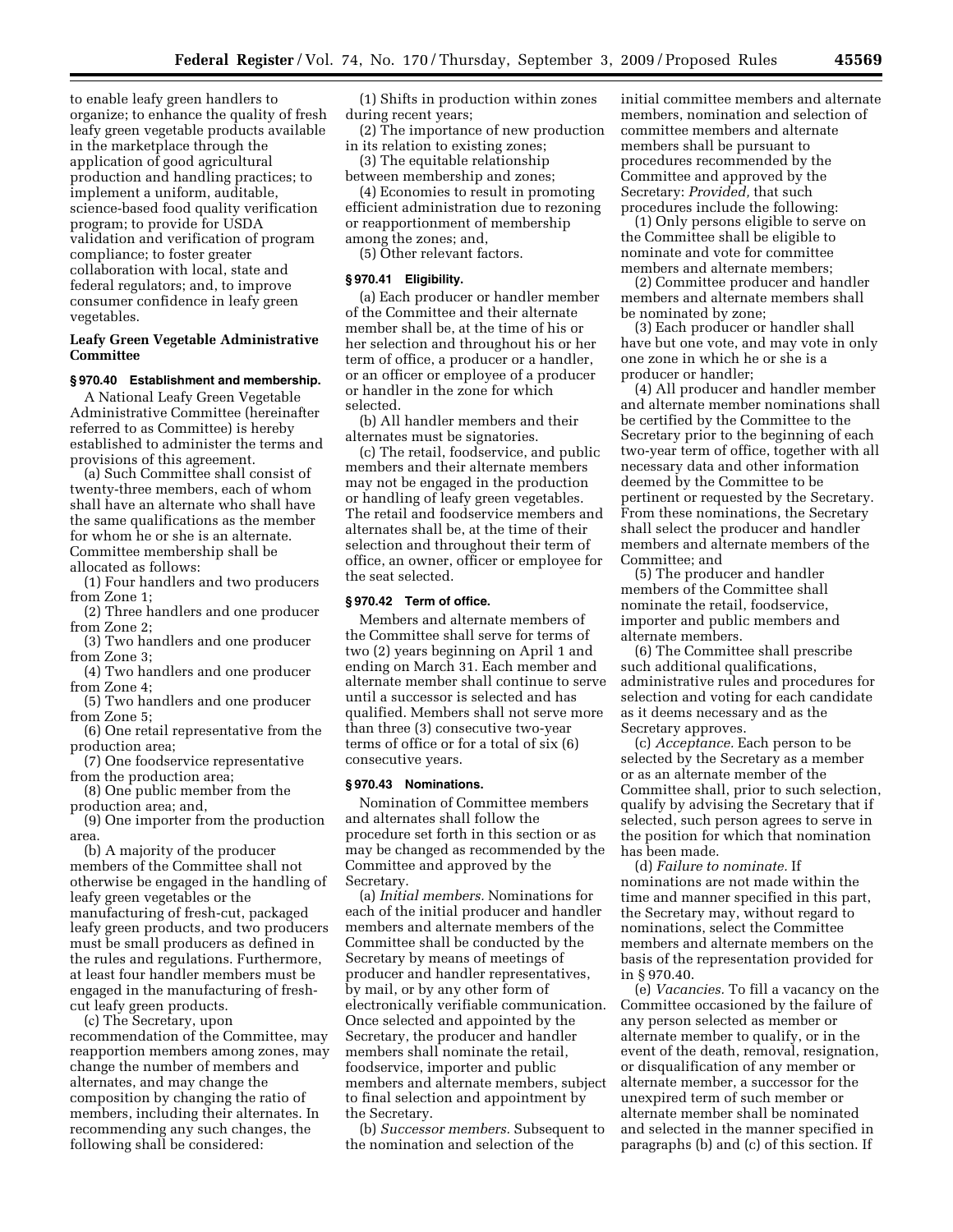the names of nominees to fill any such vacancy are not made available to the Secretary within a reasonable time after such vacancy occurs, the Secretary may fill such vacancy without regard to nominations on the basis of representation provided for in § 970.40.

# **§ 970.44 Alternate members.**

An alternate for a member shall act in the place and stead of such member during the member's absence, or in the event of the member's removal, resignation, disqualification or death, until a successor for such member's unexpired term has been selected and has qualified. In the event both a member and his/her alternate are unable to attend a meeting, the member or the Committee members of that group and zone present may designate any other alternate to serve in such member's place and stead.

#### **§ 970.45 Technical Review Board.**

A Technical Review Board is hereby established for the purpose of assisting the Committee in developing audit metrics in § 970.67 and any other function that the Committee may recommend and the Secretary approve. The Technical Review Board shall consist of 13 members as follows: 1 representative from each zone who is elected by the Committee producer and handler members from the corresponding zone; 1 produce food safety expert from a land grant university within each zone elected by the producer and handler members from the corresponding zone; 1 representative from USDA Natural Resources Conservation Service (NRCS) appointed by the Secretary; 1 representative of the US Environmental Protection Agency (EPA) designated by the Administrator, and 2 representatives from FDA designated by the Commissioner. The Technical Review Board may appoint subcommittees as necessary to facilitate input and review from regions throughout the production area. Subcommittees may consist of producers, handlers, and other interested parties as deemed appropriate by the Technical Review Board.

# **§ 970.46 Market Review Board.**

A Market Review Board is hereby established for the purpose of providing advice to the Committee on retail, food service, and consumer issues that should be addressed to maximize consumer confidence through market acceptance and recognition of the program. The Market Review Board shall be appointed by the Committee and shall consist of 9 non-voting members as follows: 2 representatives of

retail grocers; 2 representatives from food service companies; 3 consumers, and 2 representatives from land grant universities with expertise in fresh vegetable marketing, economics, or consumer acceptance. The Committee may additionally appoint representatives from consumer, retail, or foodservice organizations.

#### **§ 970.47 Compensation and expenses.**

All committee members, alternate members, and subcommittee members shall serve without compensation, but shall be reimbursed for necessary and reasonable expenses incurred in the performance of their duties under this part.

# **§ 970.48 Procedure.**

(a) A majority of all the members of the Committee shall constitute a quorum: *Provided,* that each zone shall be represented by at least one member or his or her alternate at any meeting of the full Committee. Committee action shall require the concurrence of a majority of the members except that acceptance of Good Agricultural, Handling and Manufacturing Practices; assessment rates and termination of the agreement must be approved by a 2⁄3 majority of the Committee.

(b) In the event that a member of the Committee and alternate are unable to attend the meeting, the member or the Committee may designate any other alternate from the same zone or group (handler, producer) who is present at the meeting to serve in the member's place.

(c) The Committee shall give to the Secretary the same notice of each meeting that is given to the members of the Committee.

(d) The Committee may vote by telephone or other means of communication and any votes so cast shall be confirmed promptly in writing: *Provided,* that if an assembled meeting is held, all votes shall be cast in person. A videoconference shall be considered an assembled meeting and all votes shall be considered as cast in person.

## **§ 970.49 Powers.**

The Committee shall have the following powers:

(a) To administer the agreement in accordance with its terms and provisions;

(b) To make such rules and regulations, with the approval of the Secretary, as may be necessary to effectuate the terms and provisions of the agreement;

(c) To adopt, with the approval of the Secretary after notice and comment, audit metrics to administer the terms

and provisions in §§ 970.9, 970.10, 970.66, and 970.67;

(d) To collaborate with existing state boards, commissions and agreements through memorandum of understanding to affect the purposes of the agreement;

(e) To receive, investigate, and report to the Secretary complaints of violation of the provisions of the agreement; and,

(f) To recommend to the Secretary amendments to the agreement.

# **§ 970.50 Duties.**

The Committee shall have, among others, the following duties:

(a) To act as intermediary between the Secretary and any signatory with respect to the operations of the agreement;

(b) To select from among its members a chairperson and such other officers as may be necessary, and to define the duties of such officers;

(c) To establish subcommittees and advisory boards to aid the Committee in the performance of its duties under the agreement;

(d) To adopt such bylaws for the conduct of its business as it may deem advisable;

(e) To keep minutes, books, and records which clearly reflect all the acts and transactions of the Committee and subcommittees, and these shall be subject to examination by the Secretary at any time;

(f) To appoint such employees or agents as it may deem necessary, and to determine the compensation and define the duties of each;

(g) To cause its financial statements to be audited by a certified public accountant at least once each crop year and at such other times as the Committee may deem necessary or as the Secretary may request. Such audit shall include an examination of the receipt of assessments and the disbursement of all funds. The Committee shall provide the Secretary with a copy of all audits and shall make copies of such audits, after the removal of any confidential information that may be contained in them, available for examination at the offices of the Committee;

(h) To investigate the production, handling and marketing of leafy green vegetables and to assemble data in connection therewith; and,

(i) To furnish such available information as may be deemed pertinent or as requested by the Secretary.

## **Expenses and Assessments**

# **§ 970.55 Expenses.**

The Committee is authorized to incur such expenses as the Secretary finds are reasonable and likely to be incurred by it during each crop year for the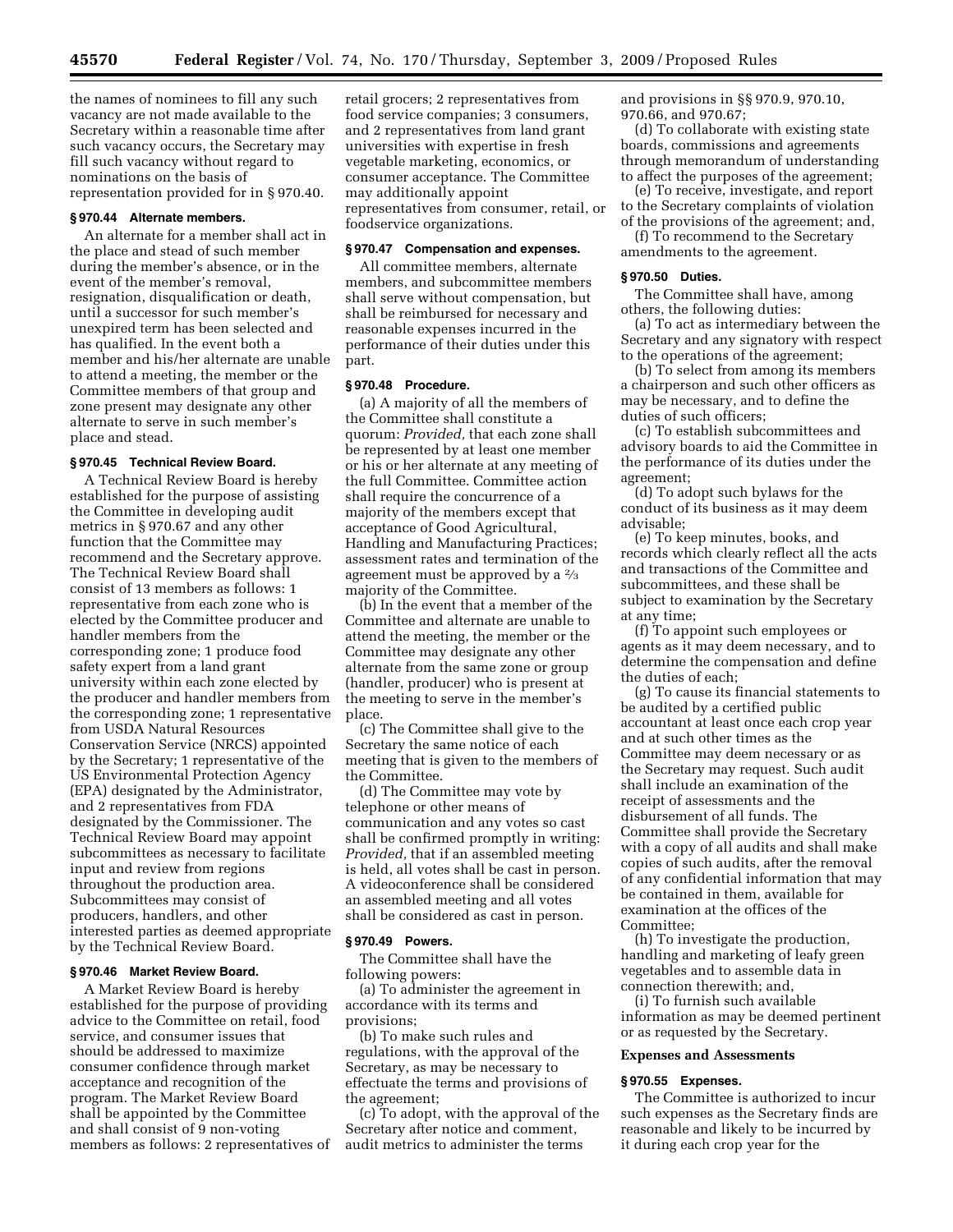maintenance and functioning of the Committee, including the payment of audit and inspection fees, and for such other purposes as the Secretary may, pursuant to the provisions of this part, determine to be appropriate. Such expenses shall be paid from assessments received pursuant to § 970.56 and other funds available to the Committee.

# **§ 970.56 Assessments.**

(a) Each first handler shall pay to the Committee such handler's pro rata share of the Committee's expenses authorized by the Secretary for each crop year. The payment of assessments for the maintenance and functioning of the Committee, as described in § 970.55, Expenses, may be required under this part throughout the period it is in effect irrespective of whether particular provisions thereof are suspended or become inoperative.

(b) Based upon recommendation of the Committee, or other available data, the Secretary shall fix a base rate of assessment for all leafy green vegetables or products that first handlers shall pay during each crop year. The Committee may also recommend and the Secretary may approve supplemental assessments, but no combination of assessment and supplemental assessments may exceed the cap established in § 970.56(d).

(c) Any signatories who are not first handlers shall pay inspection service fees based on time and travel as approved by the Committee.

(d) Based on the recommendation of the Committee or other available data, the Secretary may change or modify the base rate classification defined in this section. The assessment shall be set at the lowest rate practical to carry out the objectives of the agreement. At no time shall the assessment rate exceed \$0.05 per 24 pound carton or equivalent.

(e) Any assessment not paid by a handler within a period of time prescribed by the Committee may be subject to an interest or late payment charge, or both. The period of time, rate of interest and late payment charge shall be as recommended by the Committee and approved by the Secretary. Subsequent to such approval, all assessments not paid within the prescribed period of time shall be subject to an interest or late payment charge or both.

(f) In order to provide funds for the administration of this part, the Committee may accept but not require, advance payments of assessments, which shall be credited toward assessments levied against such handler during the crop year. The Committee may also borrow money for such

purposes when assessment and reserve funds are not sufficient to cover them.

#### **§ 970.57 Accounting.**

(a) If, at the end of a crop year, the assessments collected are in excess of expenses incurred, the Committee, with the approval of the Secretary, may carry over such excess into subsequent crop years as an operating monetary reserve, except that funds already in such reserve shall not exceed approximately two (2) fiscal periods' budgeted expenses, or such lower limits as the Committee, with the approval of the Secretary, may establish. Funds in such reserve shall be available for use by the Committee for expenses authorized pursuant to § 970.55 and to cover necessary expenses of liquidation in the event of termination of this part. If any such excess is not retained in a reserve, each handler entitled to a proportionate refund shall be credited with such refund against the operations of the following crop year, or be paid such refund.

(b) Upon termination of this part, any refunds not required to defray the necessary expenses of liquidation shall be used, to the extent practicable, to fulfill any obligations under § 970.75, Research and promotion.

#### **§ 970.58 Contributions.**

The committee may accept voluntary contributions but these shall only be used to pay expenses incurred pursuant to § 970.75, Research and promotion. Furthermore, such contributions shall be free from any encumbrances by the donor and the committee shall retain complete control of their use.

## **Duties and Responsibilities of Signatories**

#### **§ 970.65 Signatory parties.**

No signatory to this agreement shall handle leafy green vegetables for human consumption unless such are verified as meeting the provisions of this part. This verification shall take the form of an official audit conducted by the inspection service.

# **§ 970.66 Verification audits.**

(a) *GAP audits.* 

(1) Signatory handlers shall ensure that any leafy green vegetables handled by their operation have been subject to GAP validation and verification audits. Such audits shall verify that such product was produced under auditable conditions that meet production and harvest requirements as outlined in the GAPs (§ 970.9) and as further defined in any applicable audit metrics provided for under § 970.67.

(2) No signatory handlers subject to the provisions of this agreement shall receive leafy green vegetables produced in foreign countries that have not been subject to GAP validation and verification audits by USDA licensed inspectors. Such audits shall verify that such product was produced under auditable conditions that meet production and harvest requirements as outlined in the GAPs (§ 970.9) and as further defined in any applicable audit metrics provided for under § 970.67.

(b) *GHP or GMP audits.* 

(1) All signatory handlers shall be subject to audit verifications. Such audits shall verify that such signatories operate under auditable conditions that meet requirements outlined in the GHPs or GMPs, (§ 970.9 and § 970.10) and as further defined in any applicable audit metrics provided for under § 970.67.

(2) No signatory handlers subject to the provisions of this agreement shall receive leafy green vegetables from handlers in foreign countries that have not been subject to GHP, GMP validation and verification audits by Inspection Service or the FDA. Such audits shall verify that such product was produced under auditable conditions that meet production and harvest requirements as outlined in the GAPs (§ 970.9) and as further defined in any applicable audit metrics provided for under § 970.67.

(c) All audits shall be conducted by the Inspection Service, and certified as to meeting the regulations of this part.

(d) Audits shall be conducted on a regular schedule that ensures every handler is audited during their corresponding production season. In addition, random unannounced audits of handlers and associated producers will also be performed during the production season in each zone.

# **§ 970.67 Audit metrics.**

Audit metrics shall be recommended by the Committee to USDA for approval after consultation with the Technical Review Board.

(a) *GAP audit metrics.* GAP audit metrics shall include verification related but not limited to: Water quality, soil amendments, machine harvest, hand harvest (including direct contact with soil during harvest), transfer of human pathogens by field workers, field sanitation, equipment-facilitated cross contamination, flooding, water usage to prevent dehydration, and production location concerns, including climatic conditions and environment, and encroachment by animals of significant risk and urban settings, or any other factors defined under § 970.9, or as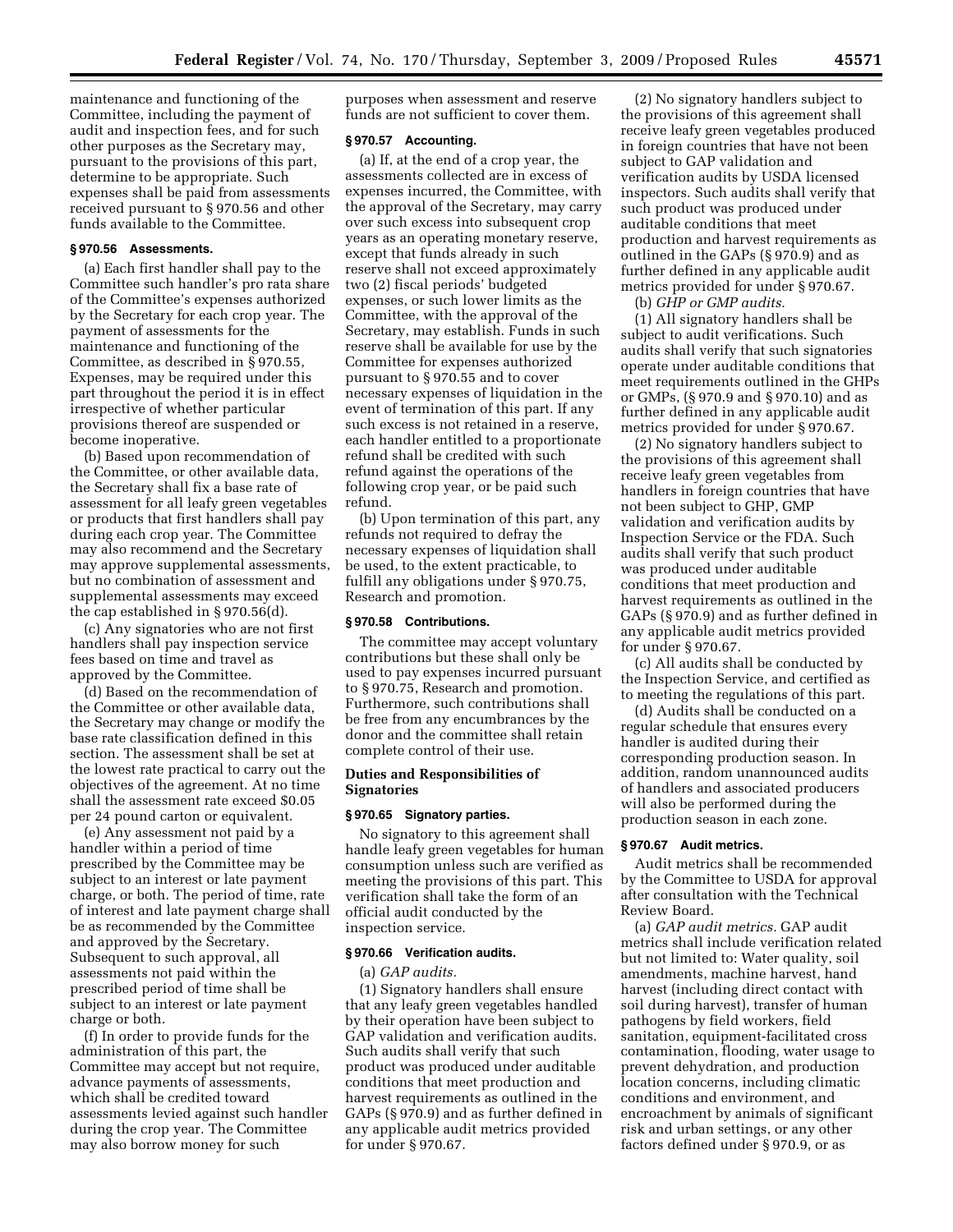recommended by the Committee and approved by the Secretary.

(b) *GHP or GMP audit metrics.* Such audit metrics shall include verification of process controls related but not limited to:

(1) *Post-harvest handling process:*  Cooling, water, reuse of field containers, bulk-bin modified atmosphere process, condition and sanitation of transportation vehicles, and employee hygiene.

(2) *Handling and manufacturing process:* Wash water, wash system capacity, bulk-bin modified atmosphere process, condition and sanitation of transportation vehicles, and employee hygiene, labeling of Raw Agricultural Commodity (RAC) versus ready-to-eat (RTE) products, and finished product packaging.

(3) *Distribution handling process:*  Condition and sanitation of transportation vehicles, condition and sanitation of distribution/cooler facilities, and temperature measurement of product.

(4) Any other factors defined under § 970.9 and § 970.10, or as recommended by the Committee and approved by the Secretary.

(c) Critical limits for process controls for each of the quality factors identified in the audit metrics shall be prescribed by USDA in consultation with FDA and any other federal or state regulatory body administering regulations impacted by the provisions of this agreement; shall incorporate Committee recommendations with regard to industry production, harvest and handling technologies; shall be based on sound scientific practices; and shall be approved by the Secretary.

(d) Audit metrics may be developed and recommended to accommodate differences in production and handling environments of different regions and different leafy green vegetable products.

(e) The committee may, at any time, recommend changes to the audit metrics after consultation with the Technical Review Board for approval by the Secretary.

(f) The Committee shall recommend, to the Secretary, for approval, a schedule for review of audit metrics such that audit metrics are reviewed a minimum of once every three years to ensure that they continually reflect the best industry practices, scientific information and industry knowledge.

## **§ 970.68 Traceability.**

(a) The traceability of leafy green products subject to the terms of this agreement shall be established at all stages of production, processing, and distribution.

(b) Signatory handlers shall have the ability to track their products from their supplier(s) to their customer(s). To this end, signatory handlers shall have in place systems and procedures which allow for this information to be made available for verification by the Inspection Service.

(c) Documents necessary for verification shall be maintained for two years.

# **§ 970.69 Official certification mark.**

(a) USDA will obtain and grant to the Committee the use of a U.S. registered certification mark that will be the agreement's official mark (mark). This mark will be licensed to signatories who comply with the terms of this agreement. Signatories shall use the mark in accordance with this section and shall use the mark consistent with the mark registration.

(b) The Committee may license signatories to affix the official certification mark to bills of lading or manifests, subject to the verification, suspension, revocation requirements, or any other such uses recommended by the Committee and approved by the Secretary to carry out the purposes of this Agreement. A signatory's compliance with the regulations under this Agreement is a condition precedent and subsequent to the signatory's entitlement to use the mark.

## **§ 970.70 Administrative review.**

Any signatory denied the use of the official certification mark may request an administrative review if it is believed that a material fact of the original verification audit was misinterpreted. Administrative reviews would be conducted in accordance with the USDA audit verification procedures for any audit program in effect under this agreement. Any financially interested person may request an administrative review if it is believed that the original audit verification is in error. The person requesting the review would pay the cost of the review. The review results shall be issued to the person making the request.

# **§ 970.71 Modification or suspension of regulations.**

(a) In the event that the Committee, at any time, finds that the provisions contained under this part should be modified or suspended, it shall by vote of a concurring majority of its members, so recommend to the Secretary.

(b) Whenever the Secretary finds from the recommendations and information submitted by the Committee or from other available information, that the provisions of this part should be

modified, suspended, or terminated in order to effectuate the declared policy of the Act, the Secretary shall modify or suspend such provisions. If the Secretary finds that a regulation obstructs or does not tend to effectuate the declared policy of the Act, the Secretary shall suspend or terminate such regulation.

(c) The Committee, with the approval of the Secretary, may issue rules and regulations implementing this part.

# **§ 970.72 Exemptions.**

The Committee, with the approval of the Secretary, may establish such rules, regulations, and safeguards that exempt from any or all requirements pursuant to this part such quantities of leafy green vegetables or products as do not interfere with the objectives of this part, and shall require such reports, certifications, or other conditions as are necessary to ensure that such leafy green vegetables are handled or used only as authorized.

# **Research and Promotion**

#### **§ 970.75 Research and promotion.**

The Committee, with the approval of the Secretary, may establish or provide for the establishment of marketing research, and development projects, and/or promotional activities, including paid advertising, designed to assist, improve, or promote the efficient adoption, implementation, and marketplace acceptance of the agreement and of leafy green vegetables or products handled by signatory members. The expenses of such projects shall be budgeted and paid from funds collected pursuant to § 970.56.

#### **Reports and Records**

#### **§ 970.80 Reports and recordkeeping.**

(a) Each handler shall report acquisitions of all leafy green vegetables or products and such other reports or information as may be necessary to enable the Committee to carry out the provisions of this part.

(b) Each handler shall maintain records of all receipts and acquisitions of leafy green vegetables or products, and all documentation relating to the verification audit reports. Such records shall be maintained for at least two years after the crop year of their applicability. Such recordkeeping shall be sufficient to document and substantiate the handler compliance with this part.

(c) The Committee shall maintain copies of audit reports.

## **§ 970.81 Confidential information.**

All reports and records furnished or submitted by handlers to the Committee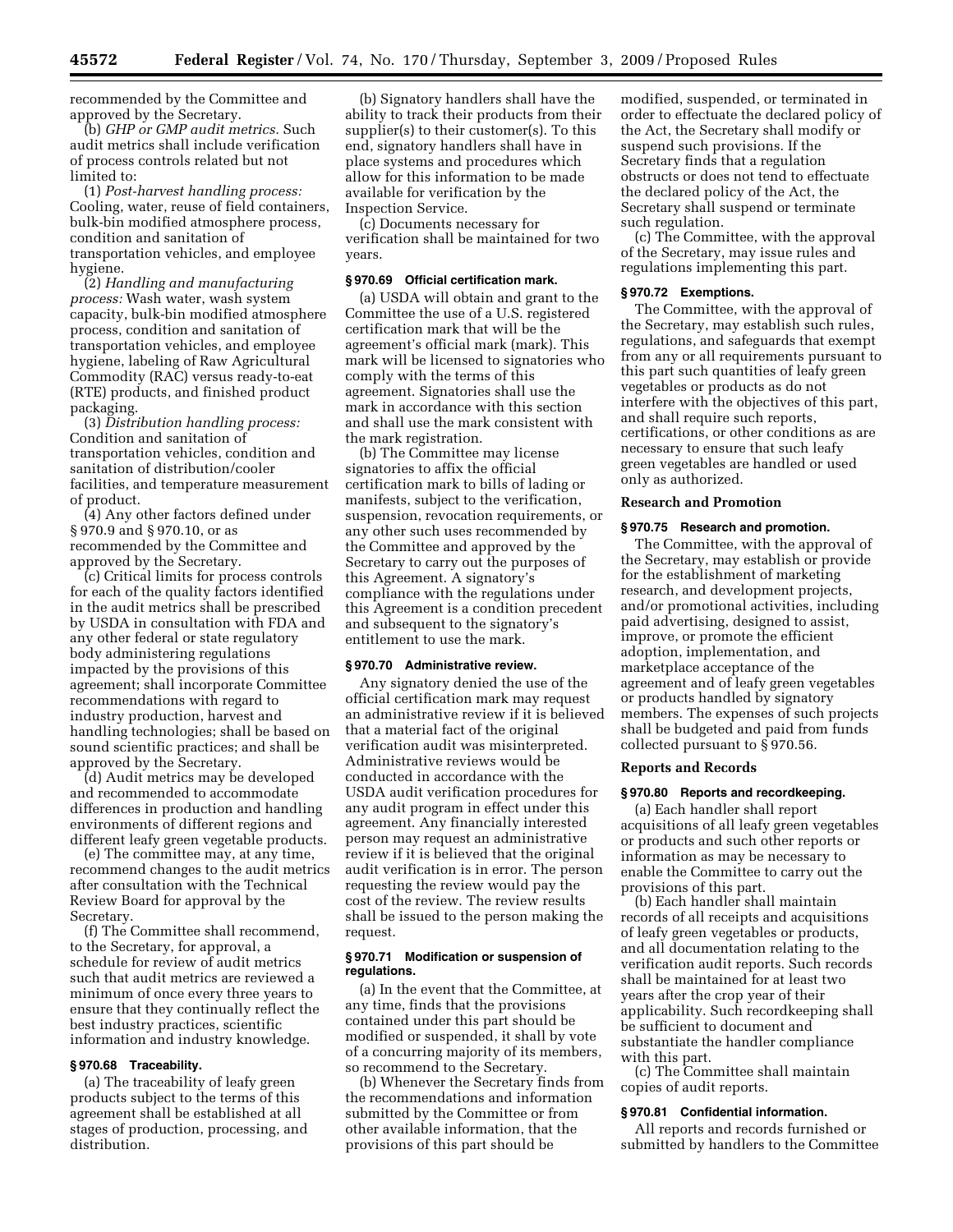which include data or proprietary information constituting a trade secret, or disclosing a trade position, financial condition, or business operations of the particular handlers or their customers, shall be received by, and at all times kept in the custody and control of, one or more employees of the Committee, who shall disclose such data and information to no person except the Secretary. However, such data or information may be disclosed only with the approval of the Secretary, to the Committee, when reasonably necessary to enable the Committee to carry out its functions under this part.

# **§ 970.82 Verification of reports.**

For the purpose of checking and verifying reports filed by signatories, authorized agents or employees of the Committee, and the Secretary shall have access to any premises of any signatory at any time during reasonable business hours to verify compliance with the requirements of the agreement. For the purpose of checking and verifying GAP compliance, authorized agents or employees of the Committee and the Secretary shall have access to audit verification records.

#### **§ 970.83 Compliance.**

Compliance with the provisions of this agreement will be overseen by the Committee and any staff hired or appointed to undertake this responsibility. In conjunction with USDA, the Committee shall establish a policy for signatory handlers for nonconformities identified through verification audits:

(a) A signatory shall be subject to withdrawal of audit services, shall lose the privilege of the use of the official certification mark, and may be subject to misbranding or trademark violations, if the signatory:

(1) Produces or acquires leafy green vegetables or products without an inspection service verification audit, pursuant to § 970.9 and § 970.10.

(2) Fails to obtain audit verification on the production, handling or manufacturing of leafy green vegetable or products, pursuant to § 970.66, and ships such vegetables or products for human consumption;

(3) Ships or places into the current of commerce leafy green vegetables or products that fail to meet requirements under this agreement, pursuant to § 970.66 and § 970.67, for human consumption;

(4) Commingles leafy green vegetables that fail to meet the requirements of this agreement with leafy green vegetables verified to meet the requirements of the

agreement and ships the commingled lot for human consumption;

(5) Fails to maintain and provide access to records, pursuant to § 970.80; or

(6) Otherwise violates any provision of this part.

(b) Any lot or portion thereof of leafy green vegetables which is deemed an immediate threat to public health by Inspection Service staff during the course of a verification audit shall be reported by USDA to FDA

(c) Failure to comply with the provisions of this agreement may also result in additional remedies or penalties, such as injunctive relief, as authorized under the Act.

# **Miscellaneous**

## **§ 970.85 Effective time.**

The provisions of this part, as well as any amendments, shall apply to 2010– 2011 and subsequent crop year leafy green vegetables and shall continue in force and effect until modified, suspended, or terminated.

## **§ 970.86 Rights of the Secretary.**

Members and alternates of the Committee, subcommittees, advisory boards, and any agents, employees, or representatives thereof, shall be subject to removal or suspension by the Secretary at any time. Each and every decision, determination, and other act of the Committee shall be subject to the continuing right of the disapproval by the Secretary at any time. Upon such disapproval, the disapproved action of the Committee shall be deemed null and void.

# **§ 970.87 Personal liability.**

No member or alternate member of the Committee, and no employee or agent of the Committee, shall be held personally responsible, either individually or jointly with others, in any way whatsoever, to any person for errors in judgment, mistakes, or other acts, either of commission or omission, as such member, alternate, employee, or agent, except for acts of dishonesty, willful misconduct, or gross negligence.

#### **§ 970.88 Separability.**

If any provision of this part is declared invalid or the applicability thereof to any person, circumstance, or thing is held invalid, the validity of the remainder of this part or the applicability thereof to any other person, circumstance, or thing shall not be affected thereby.

## **§ 970.89 Derogation.**

Nothing contained in this part is, or shall be construed to be, in derogation or in modification of the rights of the Secretary or of the United States (a) to exercise any powers granted by the Act or otherwise, or (b) in accordance with such powers, to act in the premises whenever such action is deemed advisable.

# **§ 970.90 Duration of immunities.**

The benefits, privileges, and immunities conferred upon any person by virtue of this part shall cease upon its termination, except with respect to acts done under and during the existence of this part.

# **§ 970.91 Agents.**

The Secretary may, by designation in writing, name any officer or employee of the United States, or name any agency or division in the USDA, to act as the Secretary's agent or representative in connection with any of the provisions of this part.

# **§ 970.92 Suspension or termination.**

(a) The Secretary may at any time terminate the provisions of this part.

(b) The Secretary shall terminate or suspend the operations of any or all of the provisions of this part whenever it is found that such provisions do not tend to effectuate the declared policy of the Act.

(c) The provisions of this part shall, in any event, terminate whenever the provisions of the Act authorizing them cease.

## **§ 970.93 Proceedings upon termination.**

Upon the termination of this part, the members of the Committee then functioning shall continue as joint trustees, for the purpose of liquidating the affairs of the Committee. Action by such trustees shall require the concurrence of a majority of said trustees. Such trustees shall continue in such capacity until discharged by the Secretary, and shall account for all receipts and disbursements and deliver all property on hand, together with all books and records of the Committee and the joint trustees, to such persons as the Secretary may direct; and shall upon the request of the Secretary, execute such assignments or other instruments necessary or appropriate to vest in such person full title and right to all the funds, properties, and claims vested in the Committee or the joint trustees, pursuant to this part. Any person to whom funds, property, or claims have been transferred or delivered by the Committee or the joint trustees, pursuant to this section, shall be subject to the same obligations imposed upon the members of said Committee and upon said joint trustees.